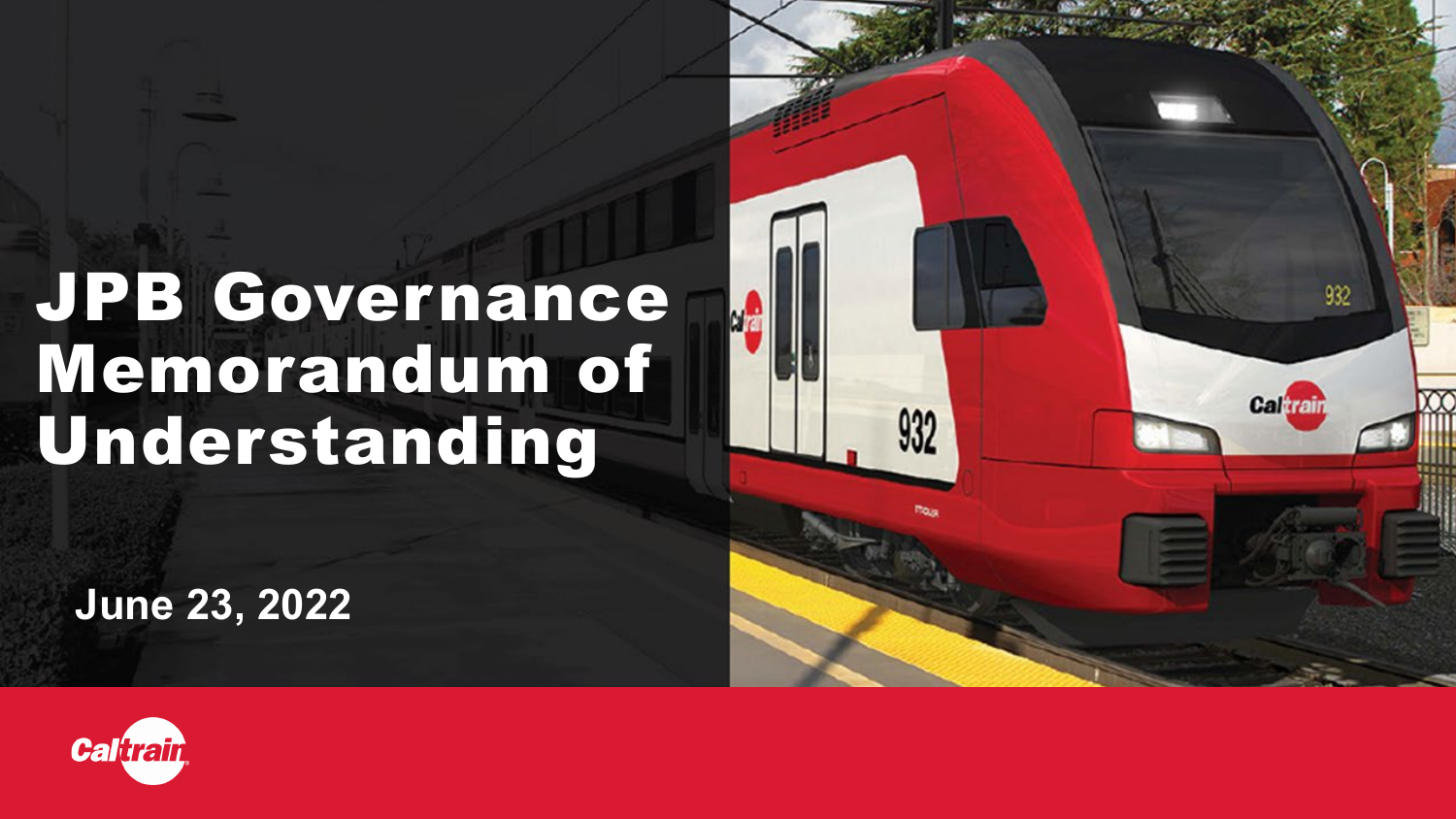#### **BACKGROUND**

- **SamTrans' Investment:** SamTrans invested \$82M in purchase of ROW
- **Reimbursement:** Member agencies agreed to use best efforts to reimburse SamTrans from non-local funds, or use their own funds to pay their proportionate share based on mileage formula
- **Rights:** SamTrans obtained tenancy in common right in ROW in San Mateo County and other real property interests until initial investment is repaidcaltrain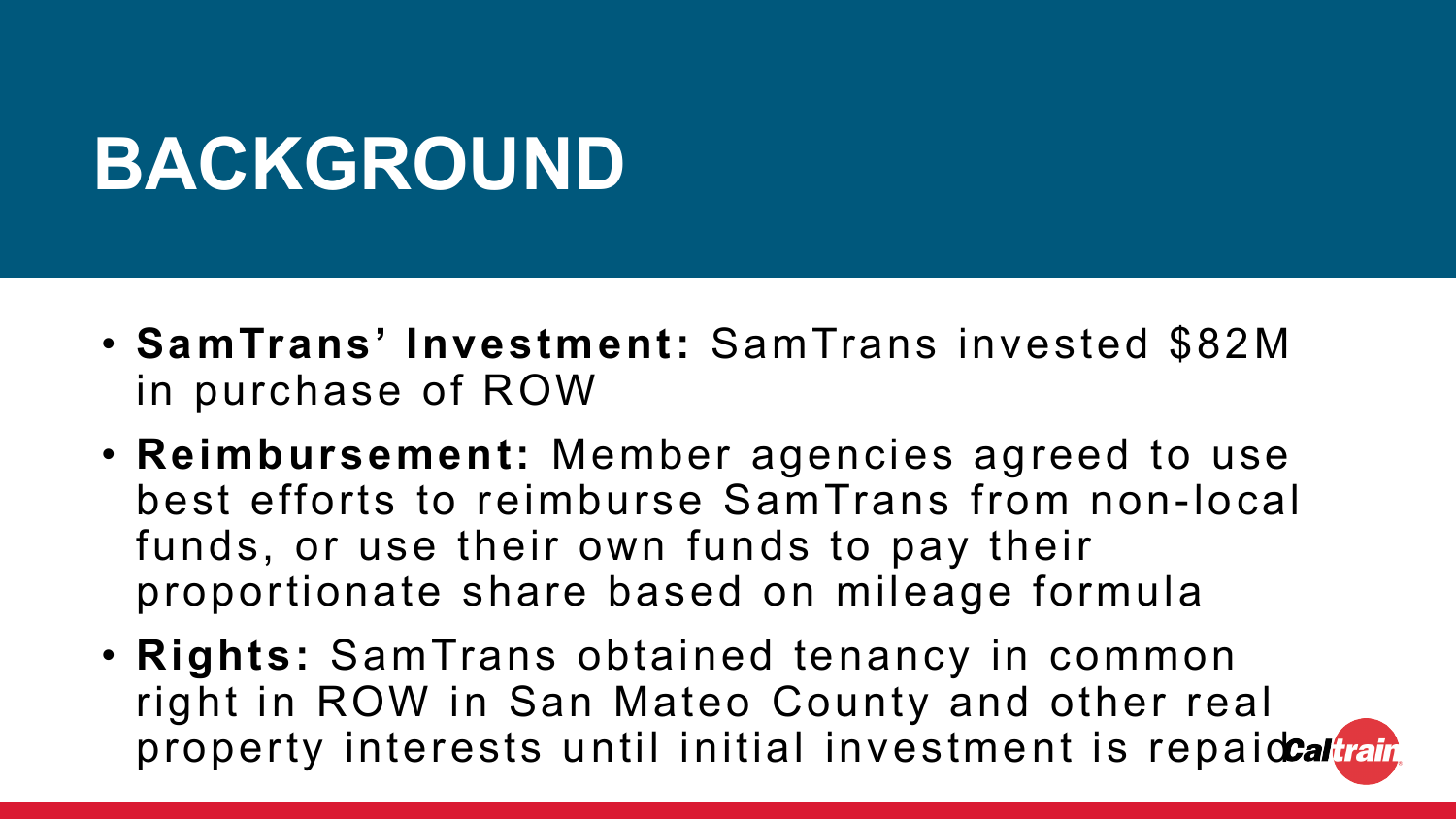#### **BACKGROUND**

- **Managing Agency:** Under JPA, SamTrans has right to serve as Managing Agency until it is repaid
- **2008 Agreement:** MTC and member agencies agreed to pay SamTrans \$53.3M using state gas tax spillover funds for its initial investment and member agencies agreed that SamTrans could serve as Managing Agency for so long as it wishes
- **Payment:** SamTrans paid \$33.5M of \$53.3M; state gas tax spillover funds disappeared **Caltrail**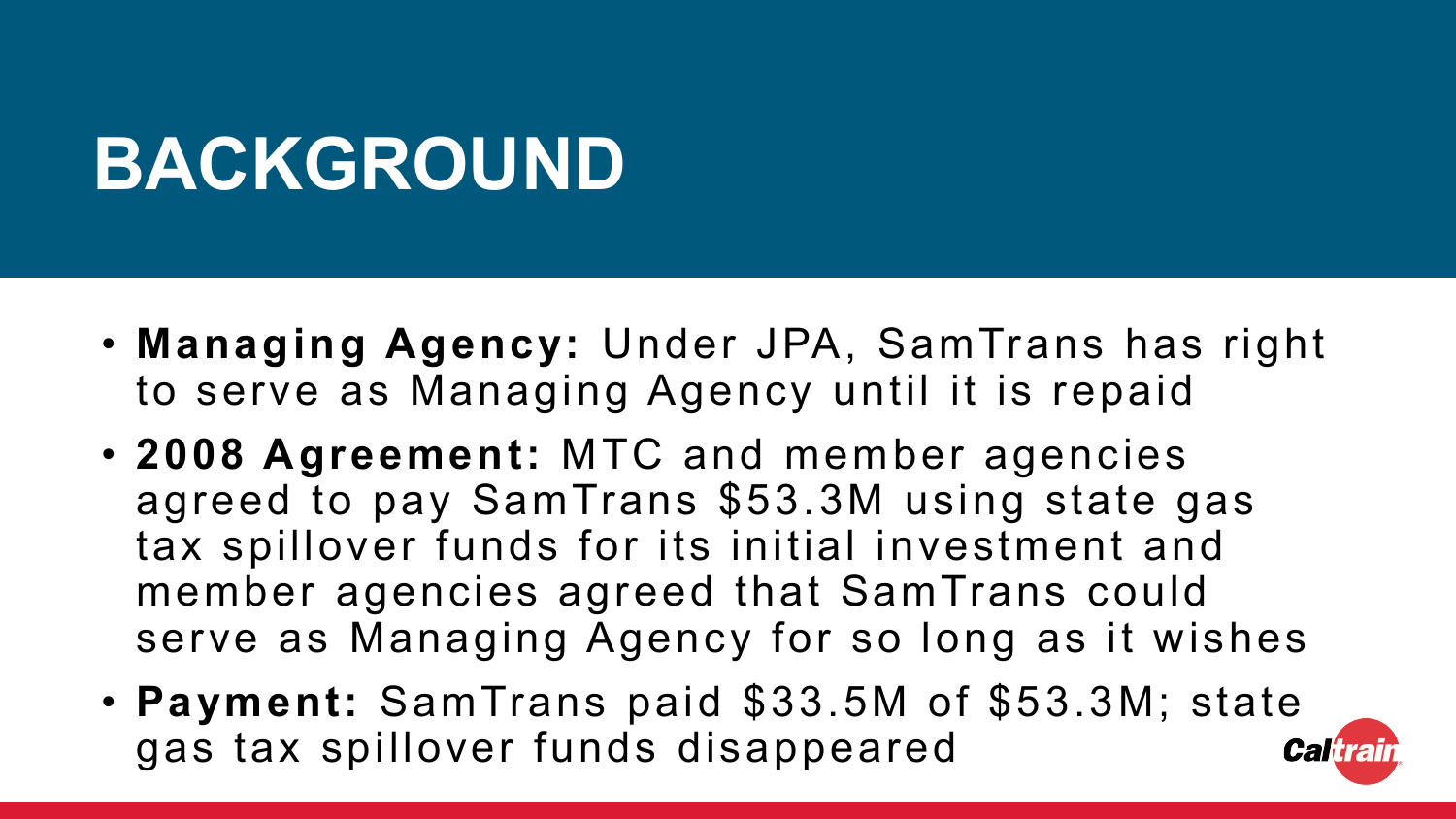#### **BACKGROUND**

- **Measure RR:** Member agencies and JPB agreed to place dedicated sales tax for Caltrain on November 2020 ballot
- **JPB Resolution No. 2020-42:** JPB expressed intent to allow JPB to appoint the Caltrain executive director and to initiate efforts to reimburse SamTrans for its investment in Caltrain
- **Governance:** JPB considered various governance models and adopted term sheet on March 3, 2022 Caltrain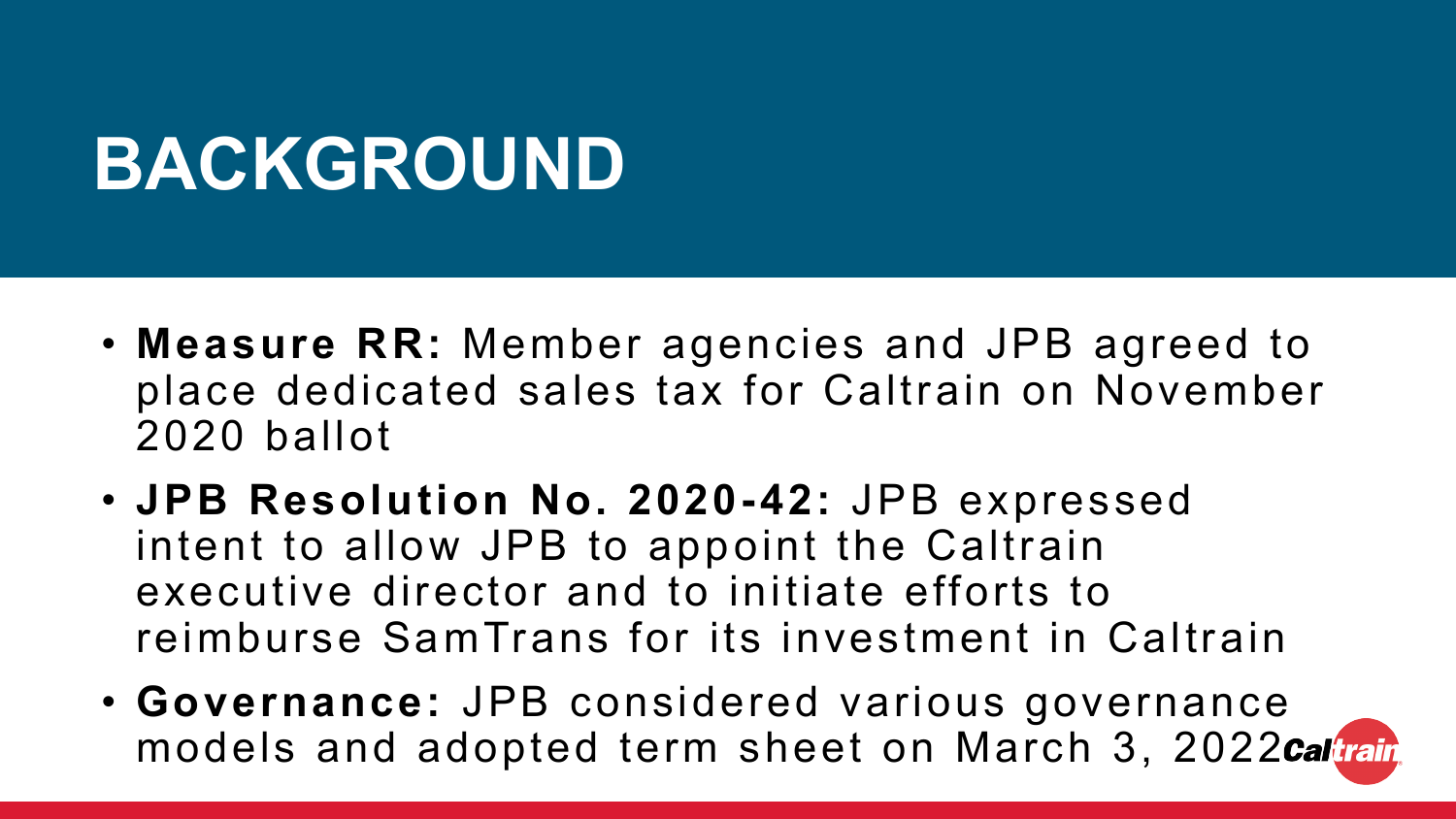#### **MEMORANDUM OF UNDERSTANDING**

- **Negotiated by Member Agency Counsel:** Member agency counsel have engaged in lengthy negotiations to resolve concerns and have agreed to present MOU to their respective boards for approval
- **Schedule:** SamTrans (June 22, 2022); SFMTA (July 19,2022); SF BOS (July 26,2022); and VTA (August 4, 2022)
- **Term Sheet:** MOU is largely consistent with term sheet

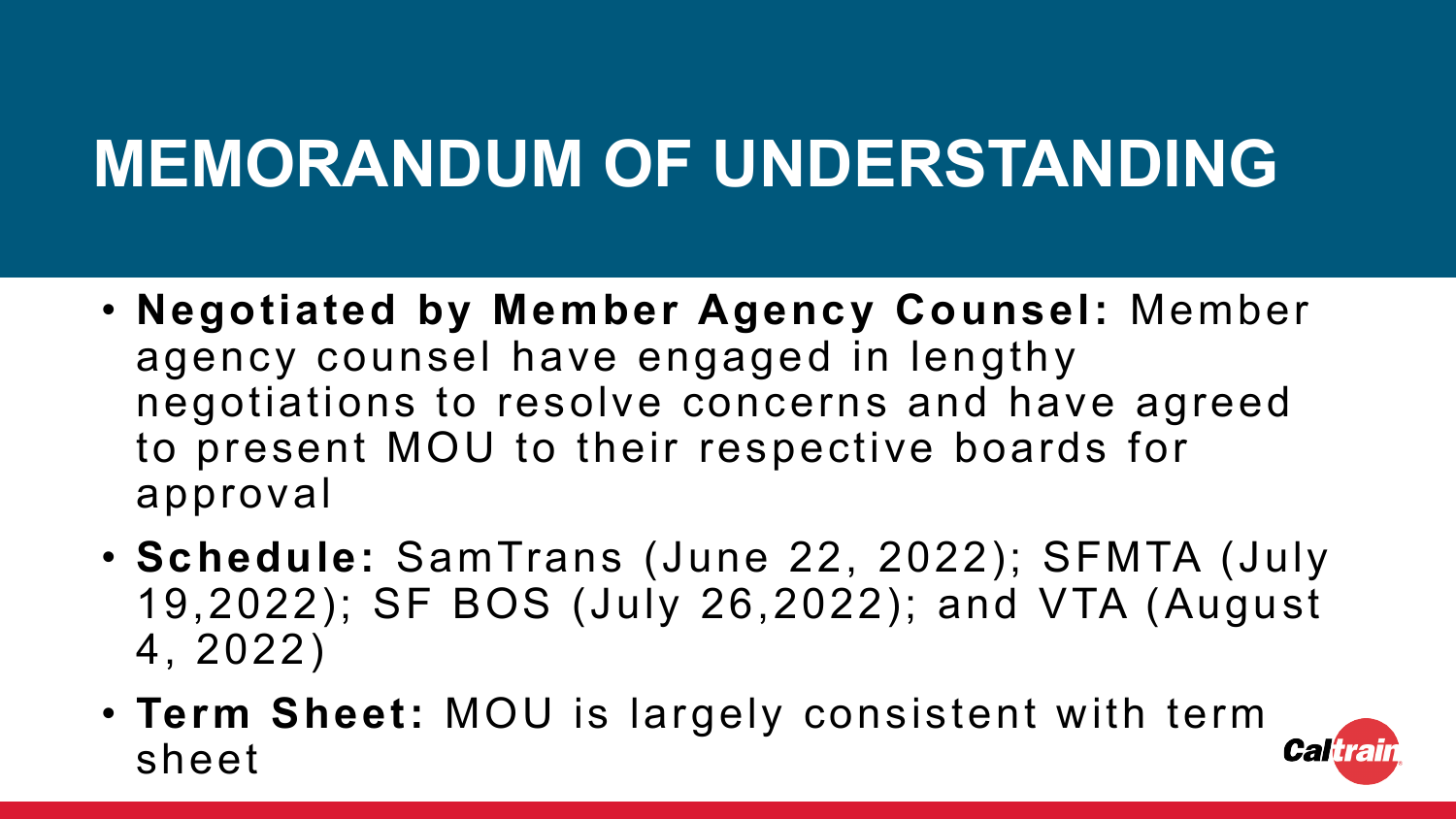#### **DIFFERENCES BETWEEN MOU AND TERM SHEET**

- **Term Sheet:** Provided for \$19.6M from MTC and \$15.2M from CCSF/VTA to be deposited in escrow account and released once all funds received and for real property rights to be transferred upon payment of both sums to SamTrans
- **MOU:** Bifurcates payment of \$19.6M and transfer of property rights from payment of \$15.2M; upon payment of \$19.6M, SamTrans conveys TIC interest to JPB, relinquishes other interests, and releases caltrain VTA and CCSF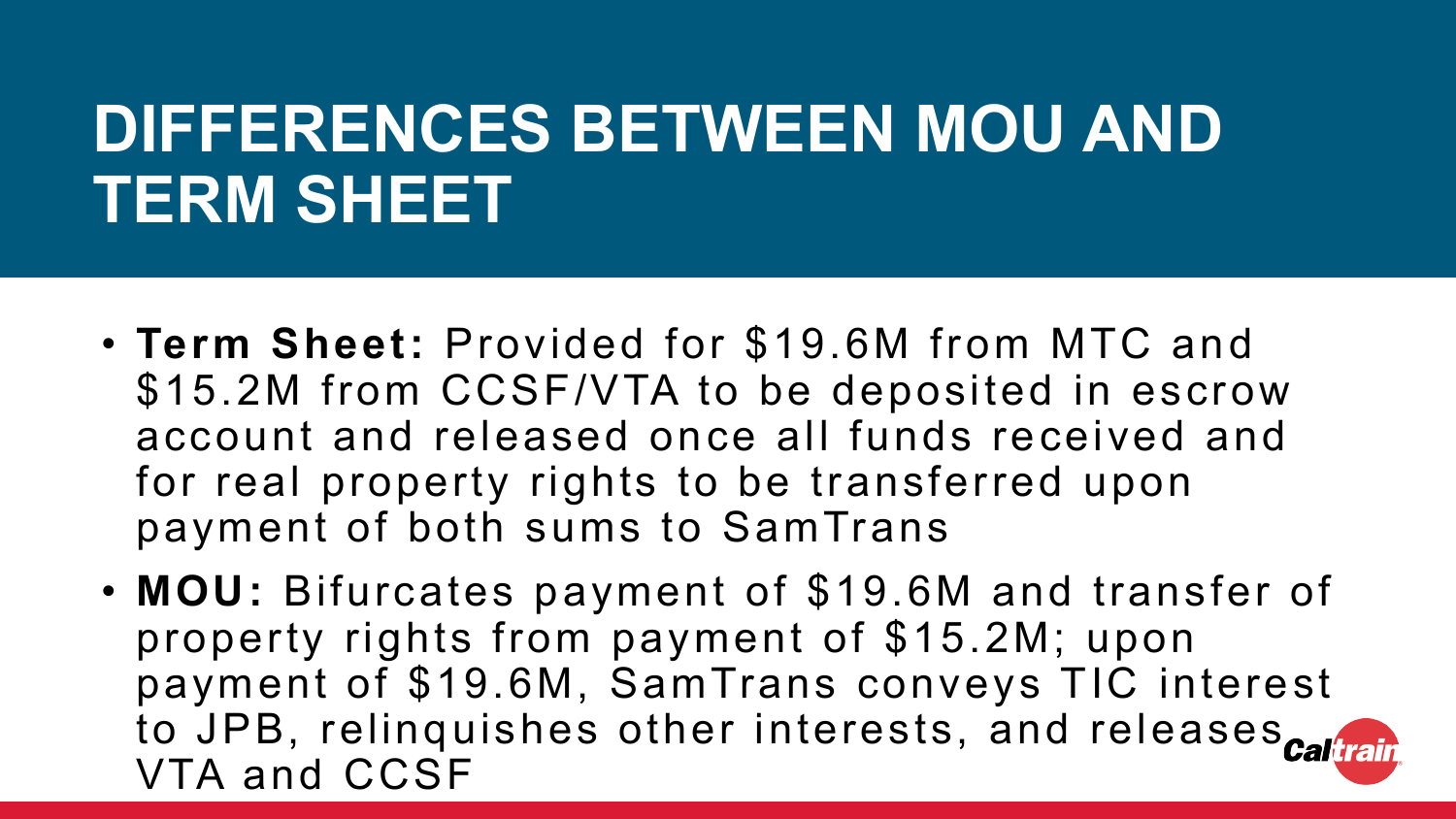- **Caltrain ED:** Establishes separate Caltrain ED who reports to JPB, which exercises authority over selection, hiring, annual goal setting, performance review, compensation, and termination of Caltrain ED
- **New Direct Reports:** Establishes 5 new direct reports (in addition to Rail Division) reporting to the Caltrain ED, who has authority over selection, hiring, annual goal setting, performance review, compensation, and termination, subject to SamTrans's salary ordinance and employee manual calitair and policies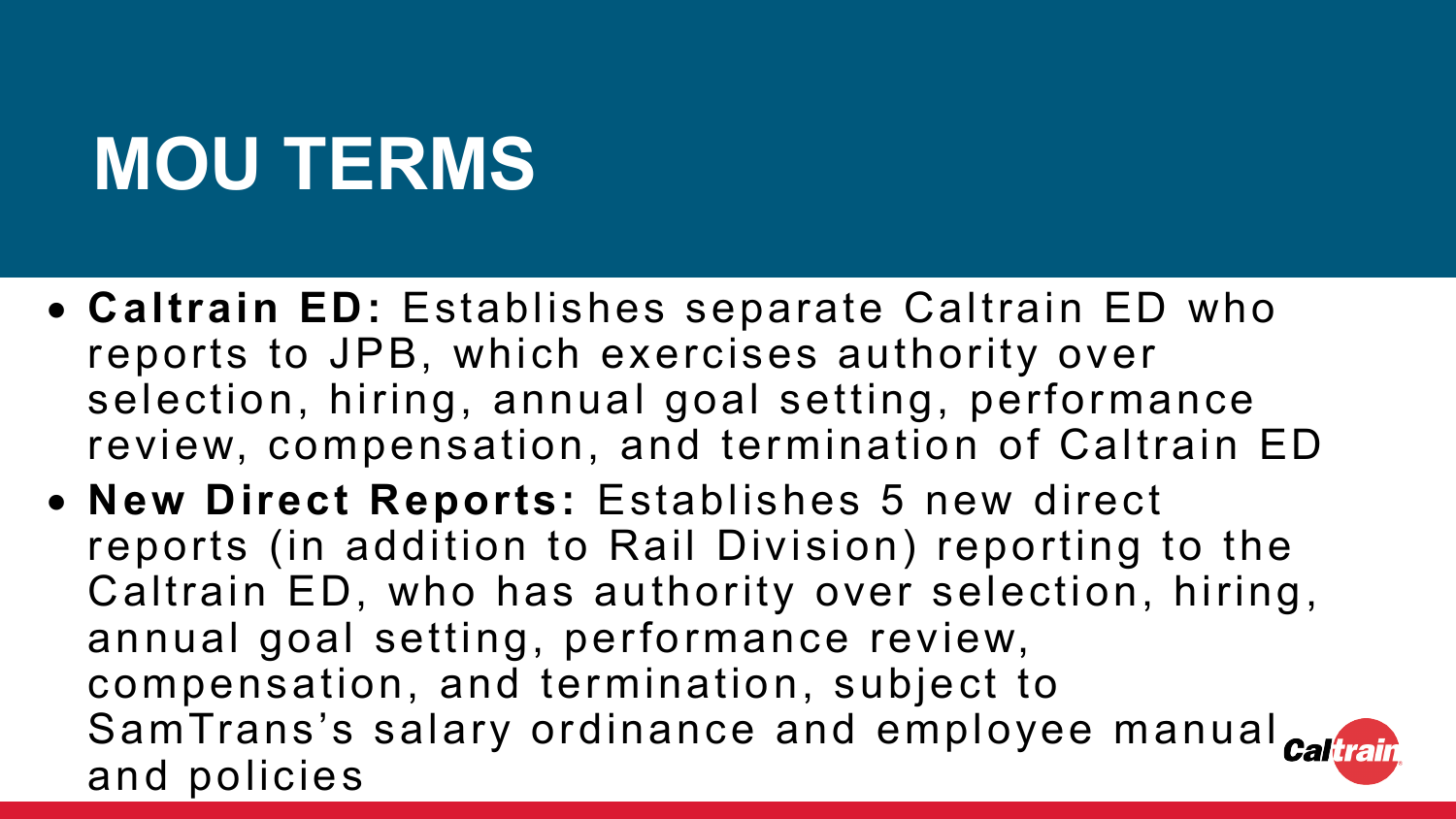- **Role of Managing Agency:** Specifies that role of Managing Agency is to support JPB through employment of staff directly supporting the railroad and the Caltrain ED and through provision of fully or partially shared services in the areas of HR, C&P, IT, Civil Rights, Accounting, Treasury, Budgets, Finance, Communications, Government and External Affairs, and Real Estate and Grants
- **Shared Services:** Provides for negotiation and execution of shared services agreement

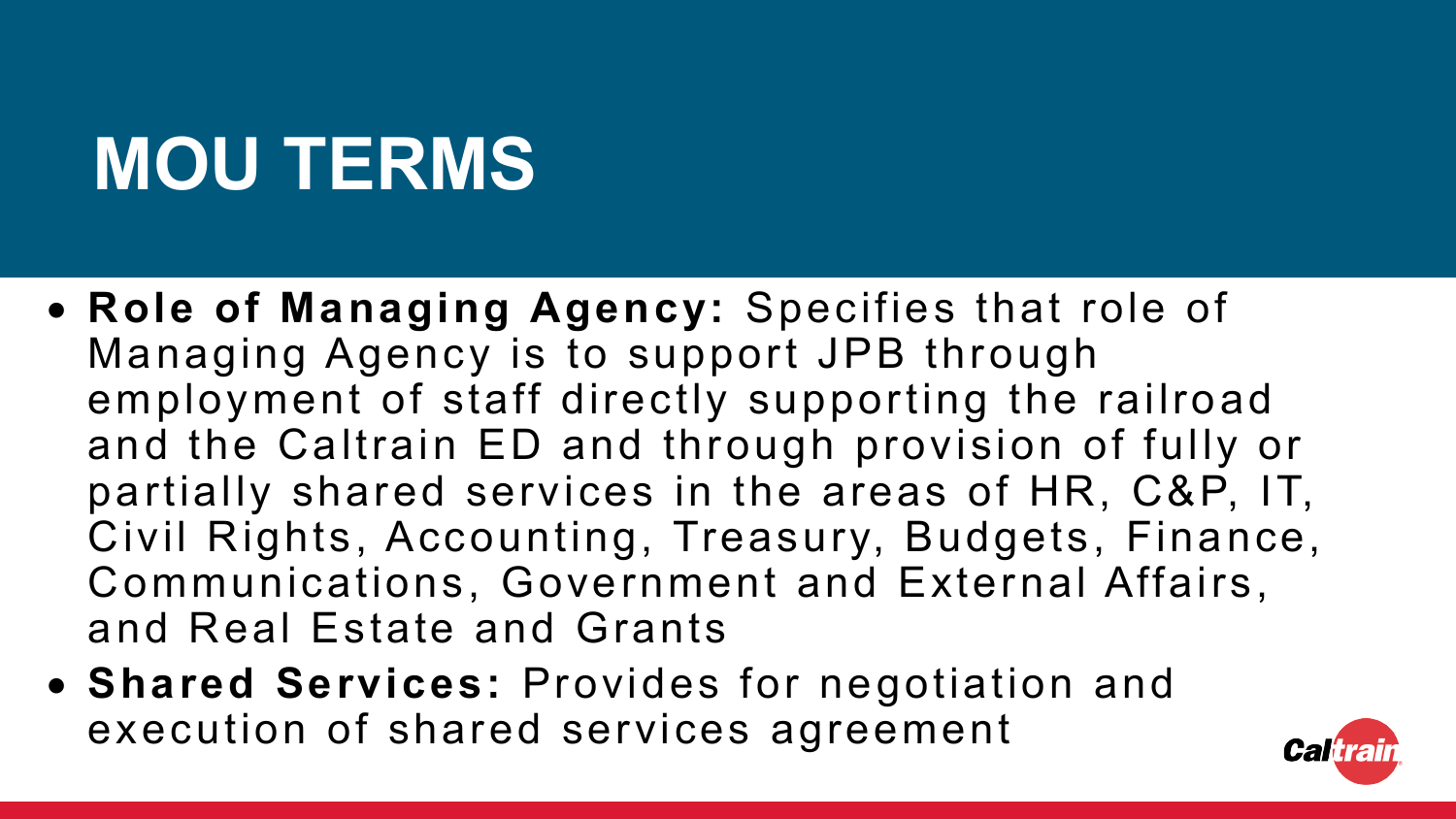- **MTC Payment:** Provides that SamTrans will reconvey its interest in the ROW, relinquish real property interests, and release any claims that it may have against CCSF and VTA for SamTrans' contribution towards the purchase of the ROW, upon receipt of \$19.6M from MTC
- **CCSF and VTA Payment:** Requires CCSF (\$6,080,000) and VTA (\$9,120,000) to pay \$15.2M within 12 months of MOU execution to compensate SamTrans for delay in payment of \$19.6M and for assignment of certain rights as Managing Agency

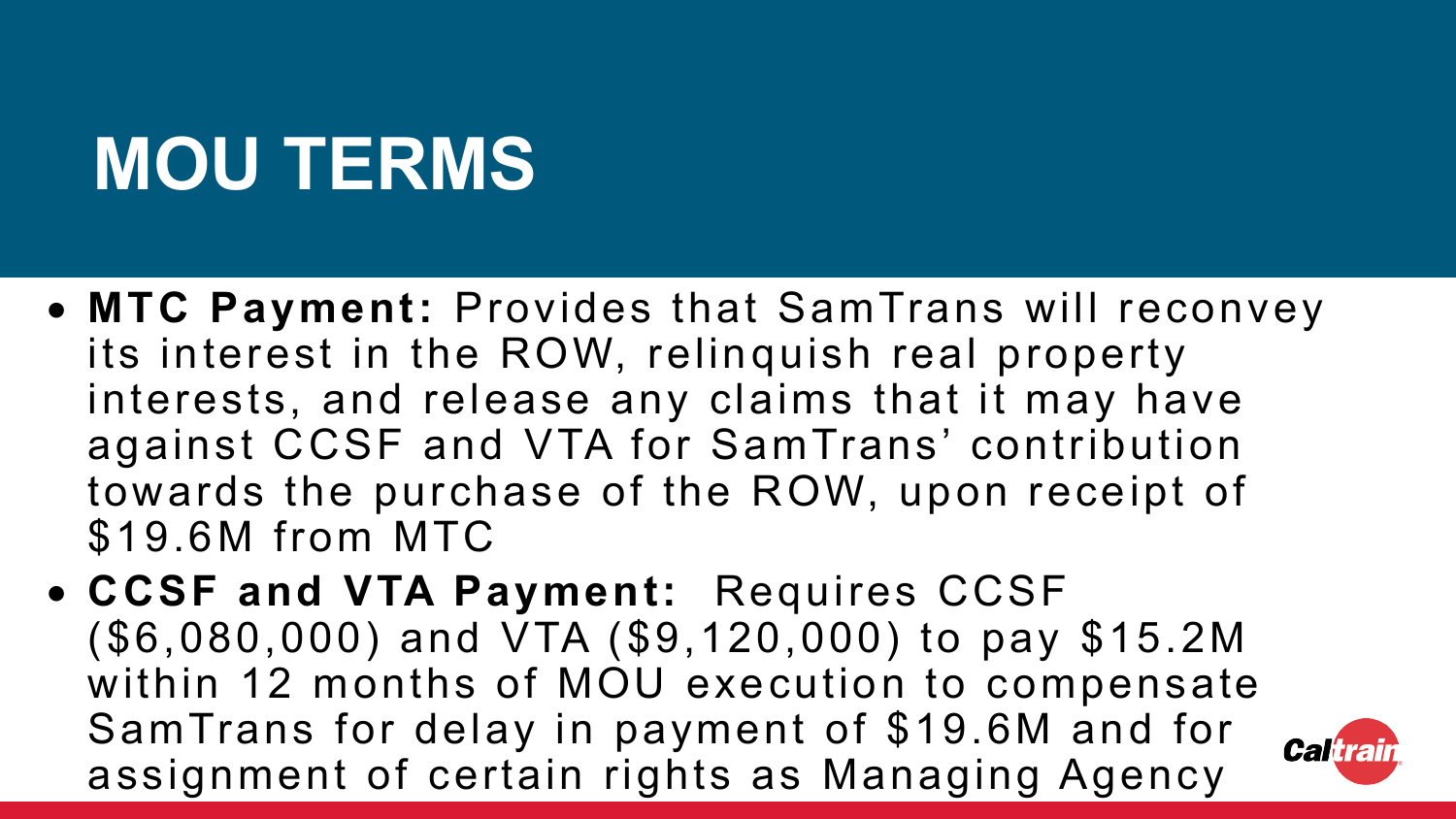- **RPOA and JPA:** Provides a timeline for negotiation of amendments to RPOA and JPA to conform to the MOU and to address inconsistencies, ambiguities, and uncodified practices
- **Indemnification:** Provides for indemnification by JPB and SamTrans for actions for which they are responsible
- **Reversion:** Provides that the Managing Agency arrangement will revert to the terms of JPA and RPOA and that specified terms of MOU will be void that CCSF/VTA do not pay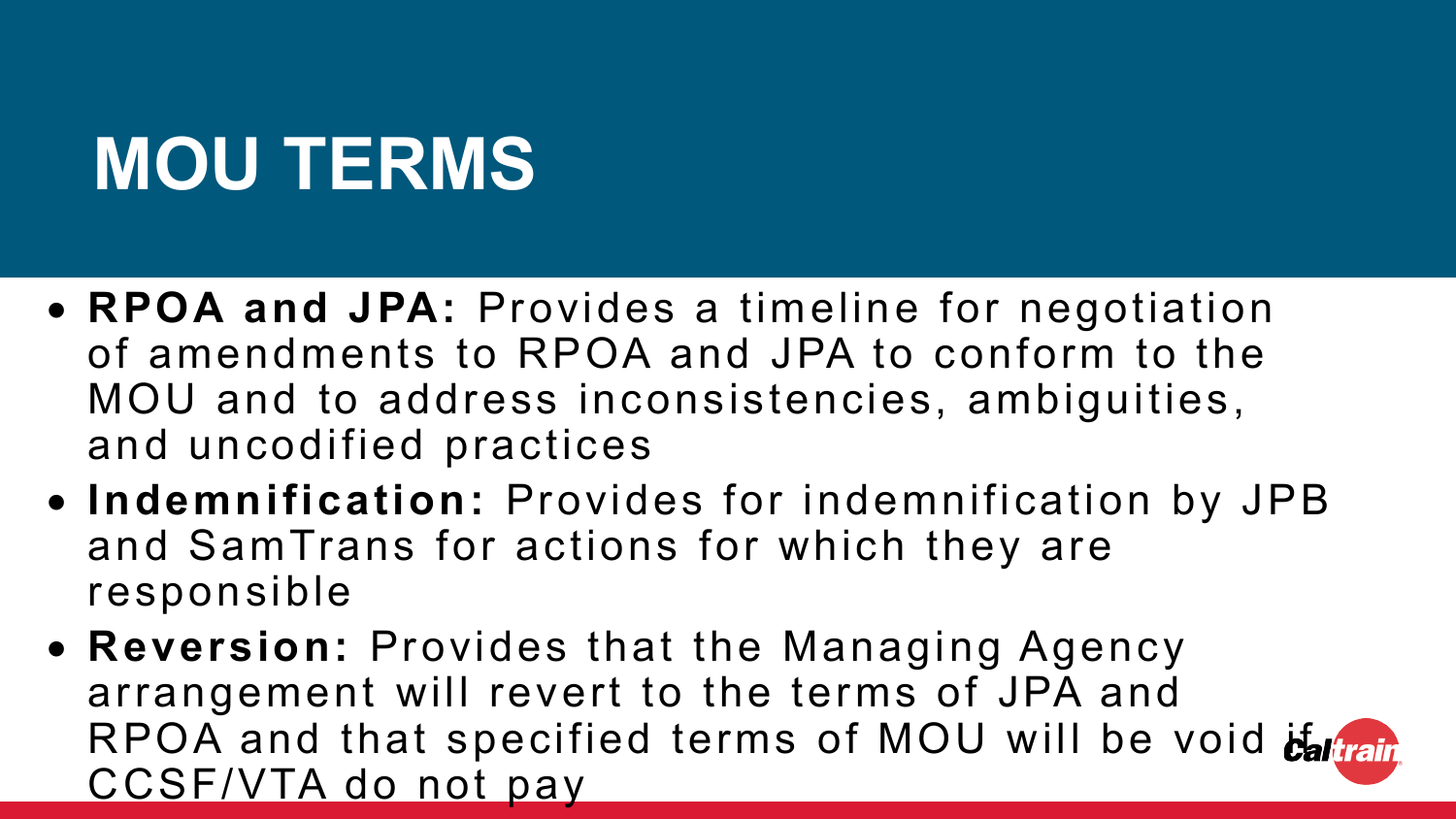# **RECOMMENDATION**

- Approve MOU and authorize ED to execute upon approval by Member Agencies
- Authorize ED to take actions necessary to implement MOU once executed

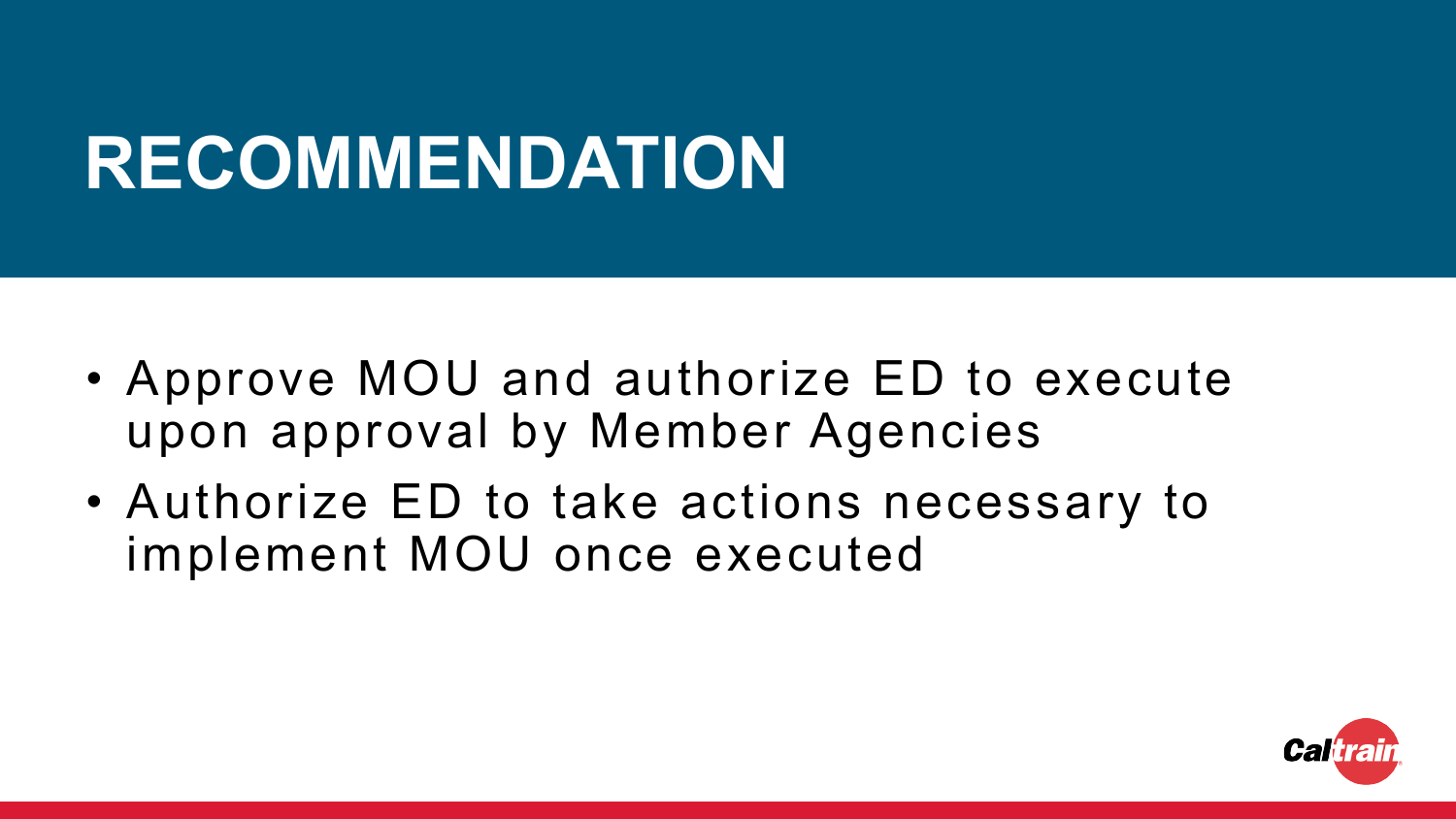# **NEXT STEPS**

- Member Agency Board Action: SFMTA (July 19,2022); SF BOS (July 26,2022); and VTA (August 4, 2022)
- Execute MOU following VTA Board meeting, if approved by Member Agencies
- VTA and CCSF to pay SamTrans within 12 months
- Begin negotiations concerning amendments to RPOA, and following approval of RPOA amendments, begin negotiations concerning JPA amendments